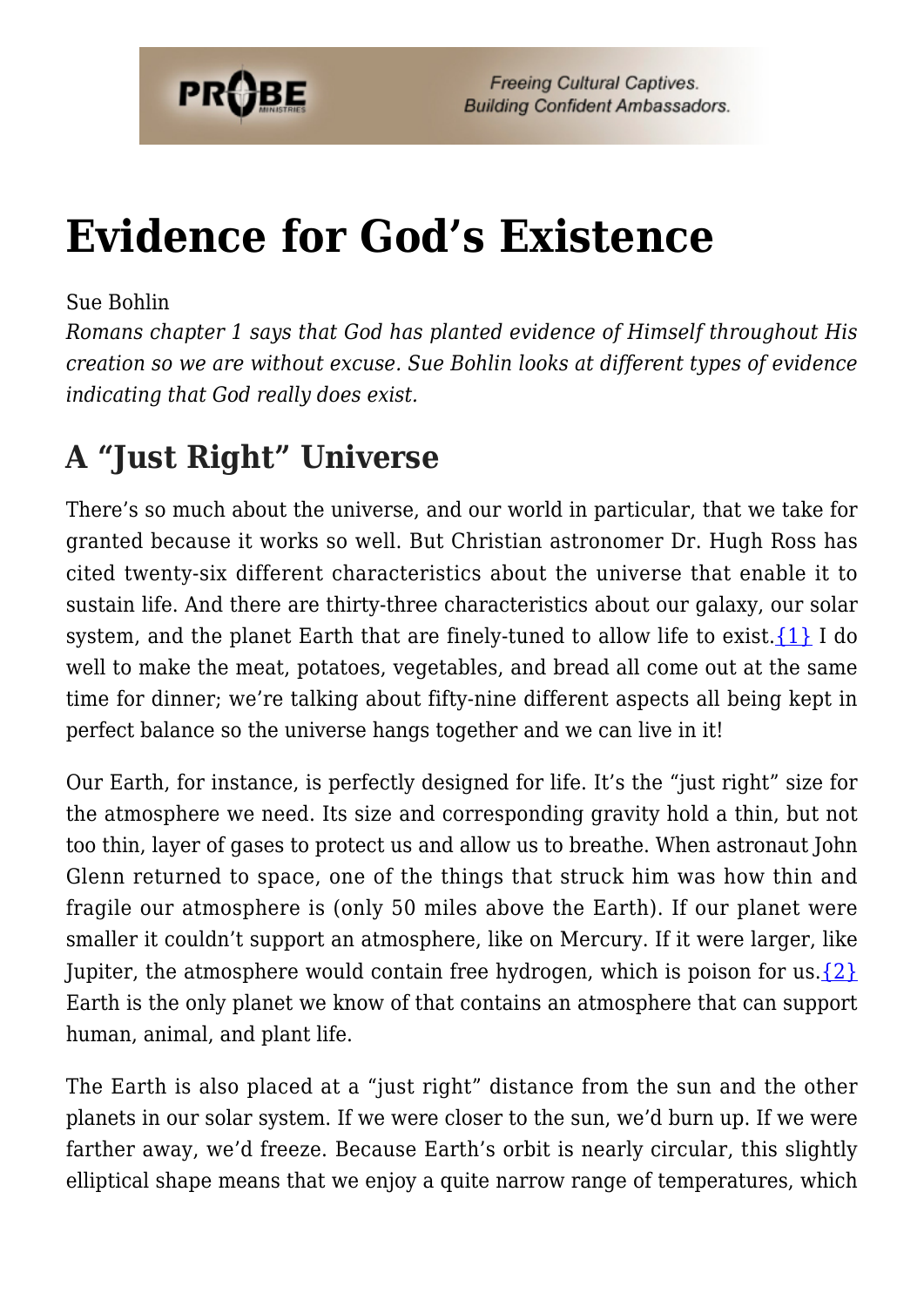

is important to life. The speed of Earth's rotation on its axis, completing one turn every 24 hours, means that the sun warms the planet evenly. Compare our world to the moon, where there are incredible temperature variations because it lacks sufficient atmosphere or water to retain or deflect the sun's energy.

Speaking of the moon, its important that there is only one moon, not two or three or none, and it's the "just right" size and distance from us. The moon's gravity impacts the movement of ocean currents, keeping the water from becoming stagnant[.{3}](#page-8-2)

Water itself is an important part of a "just right" world. Plants, animals and human beings are mostly made of water, and we need it to live. One of the things that makes Earth unique is the abundance of water in a liquid state.

Water has surface tension. This means that water can move upward, against gravity, to bring liquid nutrients to the tops of the tallest plants.

Everything else in the world freezes from the bottom up, but water freezes from the top down. Everything else contracts when it freezes, but water expands. This means that in winter, ponds and rivers and lakes can freeze at the surface, but allow fish and other marine creatures to live down below.

The fact that we live on a "just right" planet in a "just right" universe is evidence that it all was created by a loving God.

# **The Nagging Itch of "Ought"**

As a mother, I was convinced of the existence of a moral God when my children, without being taught, would complain that something wasn't "fair." Fair? Who taught them about fair? Why is it that no one ever has to teach children about fairness, but all parents hear the universal wail of "That's not fa-a-a-a-a-air!" The concept of fairness is about an internal awareness that there's a certain way that things ought to be. It's not limited to three-year-olds who are unhappy that their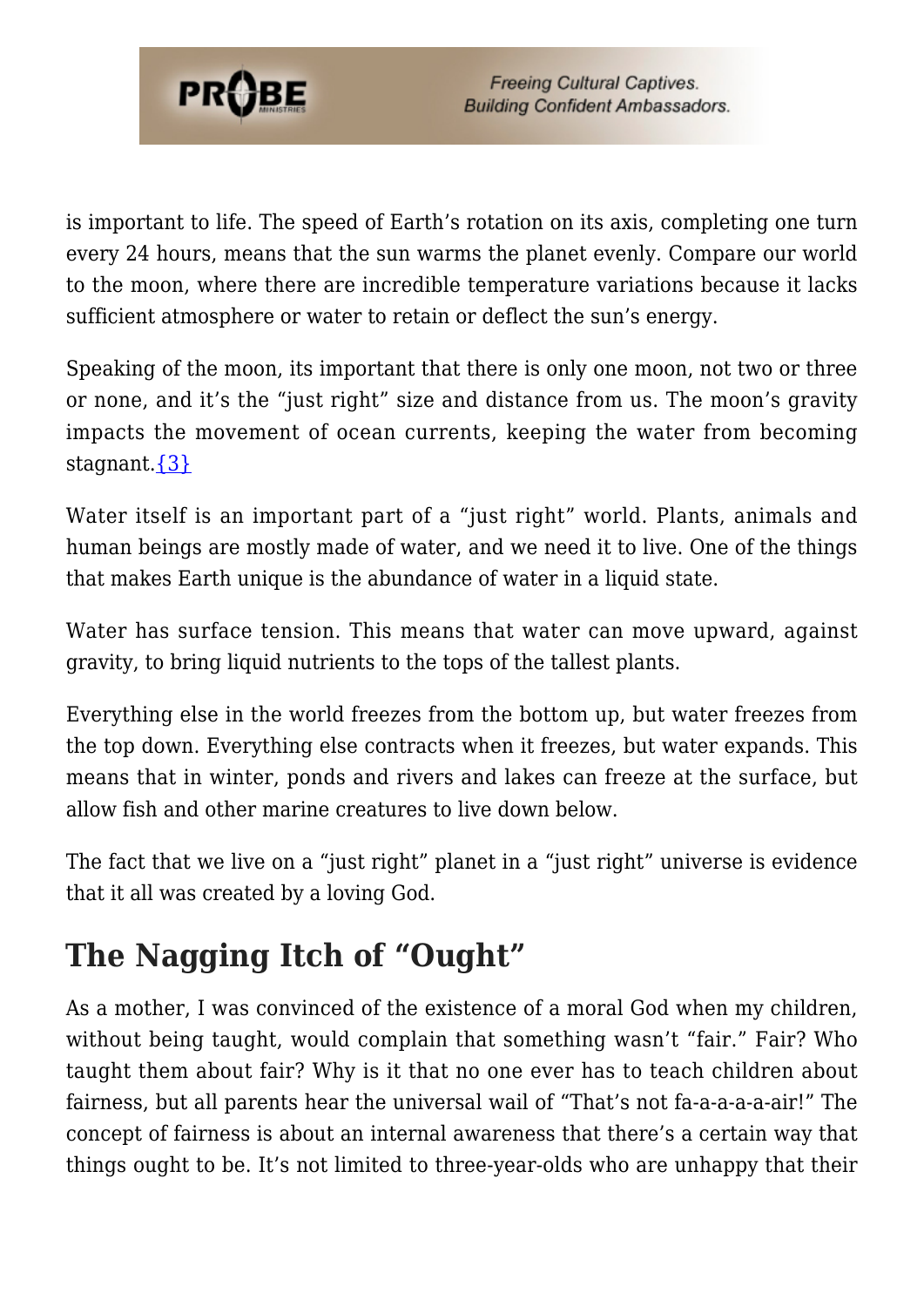

**Freeing Cultural Captives. Building Confident Ambassadors.** 

older siblings get to stay up later. We see the same thing on "Save the Whales" bumper stickers. Why should we save the whales? Because we ought to take care of the world. Why should we take care of the world? Because we just should, that's why. It's the right thing to do. There's that sense of "ought" again.

Certain values can be found in all human cultures, a belief that we act certain ways because they're the right thing to do. Murdering one's own people is wrong. for example. Lying and cheating is wrong. So is stealing. Where did this universal sense of right and wrong come from? If we just evolved from the apes, and there is nothing except space, time, and matter, then from where did this moral sense of right and wrong arise?

A moral sense of right and wrong isn't connected to our muscles or bones or blood. Some scientists argue that it comes from our genes — that belief in morality selects us for survival and reproduction. But if pressed, those same scientists would assure you that ultimate right and wrong don't exist in a measurable way, and it's only the illusion of morality that helps us survive. But if one researcher stole another's data and published results under his own name, all the theories about morality as illusion would go right out the window. I don't know of any scientist who wouldn't cry, "That's not fair!" Living in the real world is a true antidote for sophisticated arguments against right and wrong.

Apologist Greg Koukl points out that guilt is another indicator of ultimate right and wrong. "It's tied into our understanding of things that are right and things that are wrong. We feel guilty when we think we've violated a moral rule, an "ought." And that feeling hurts. It doesn't hurt our body; it hurts our souls. An ethical violation is not a physical thing, like a punch in the nose, producing physical pain. It's a soulish injury producing a soulish pain. That's why I call it ethical pain. That's what guilt is  $-$  ethical pain." $\{4\}$ 

The reason all human beings start out with an awareness of right and wrong, the reason we all yearn for justice and fairness, is that we are made in the image of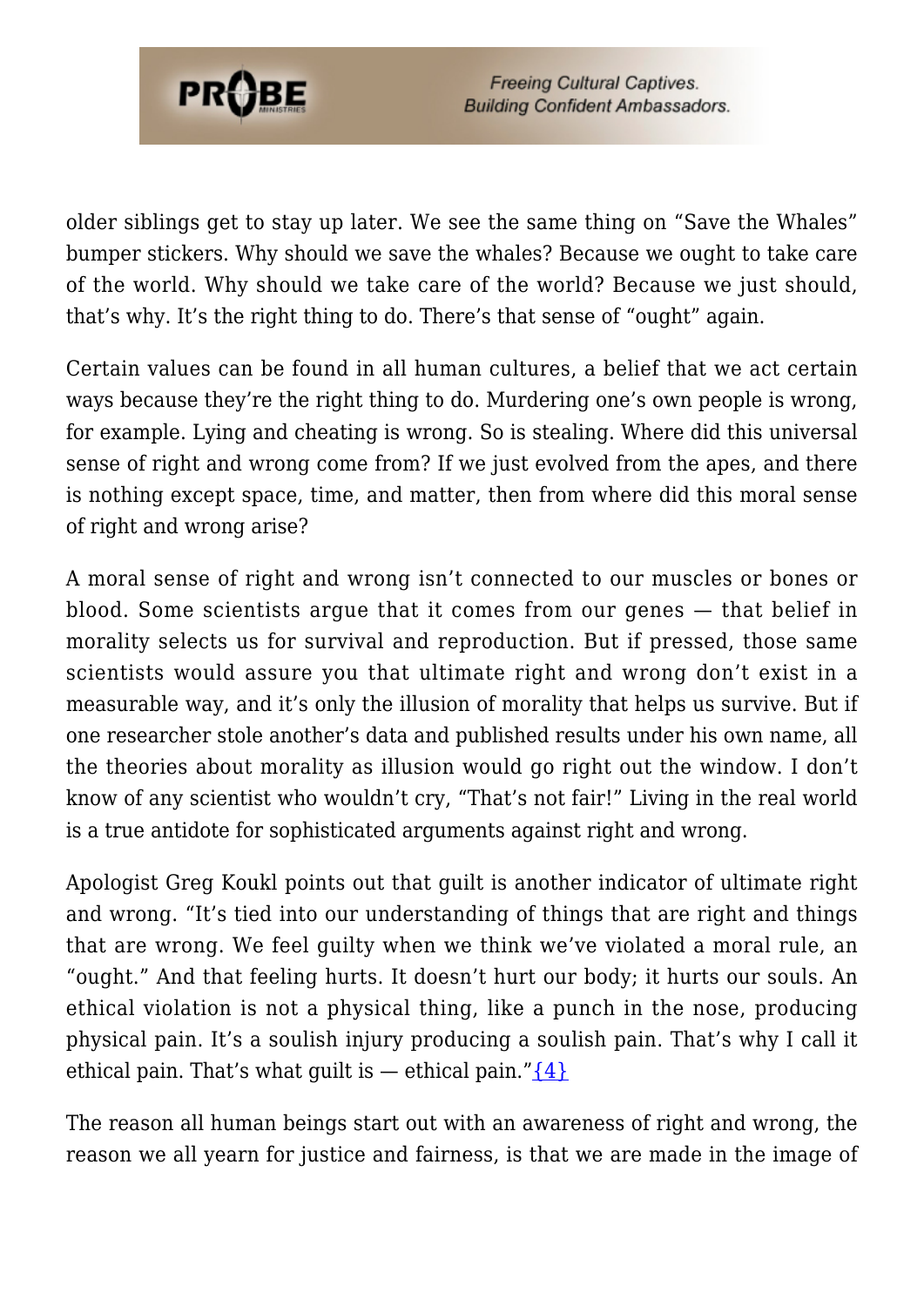

**Freeing Cultural Captives. Building Confident Ambassadors.** 

God, who is just and right. The reason we feel violated when someone does us wrong is that a moral law has been broken — and you can't have a moral law without a moral law giver. Every time we feel that old feeling of, "It's not fa-a-a-aa-air!" rising up within us, it's a signpost pointing us to the existence of God. He has left signposts pointing to Himself all over creation. That's why we are without excuse.

## **Evidence of Design Implies a Designer**



If you've ever visited or seen pictures of Mount Rushmore (South Dakota USA), you cannot help but look at the gigantic sculpture of four presidents' faces and wonder at the skill of the sculptor. You know, without having to be told, that the natural forces of wind and rain did not erode the rock into those shapes. It took the skilled hands of an artist.

William Paley made a compelling argument years ago that the intricacies of a watch are so clearly engineered that it cannot be the product of nature: a watch demands a watchmaker. In the same way, the more we discover about our world and ourselves, the more we see that like an expertly-fashioned watch, our world and we ourselves have been finely crafted with intentional design. And design implies a designer.

Since we live in our bodies and take so much of our abilities for granted, it's understandable that we might miss the evidence of design within ourselves much like a fish might be oblivious to what it means to be wet. Dr. Phillip Bishop at the University of Alabama, challenges us to consider what would happen if we commissioned a team of mechanical engineers to develop a robot that could lift 500 pounds. And let's say we also commissioned them to design a robot that could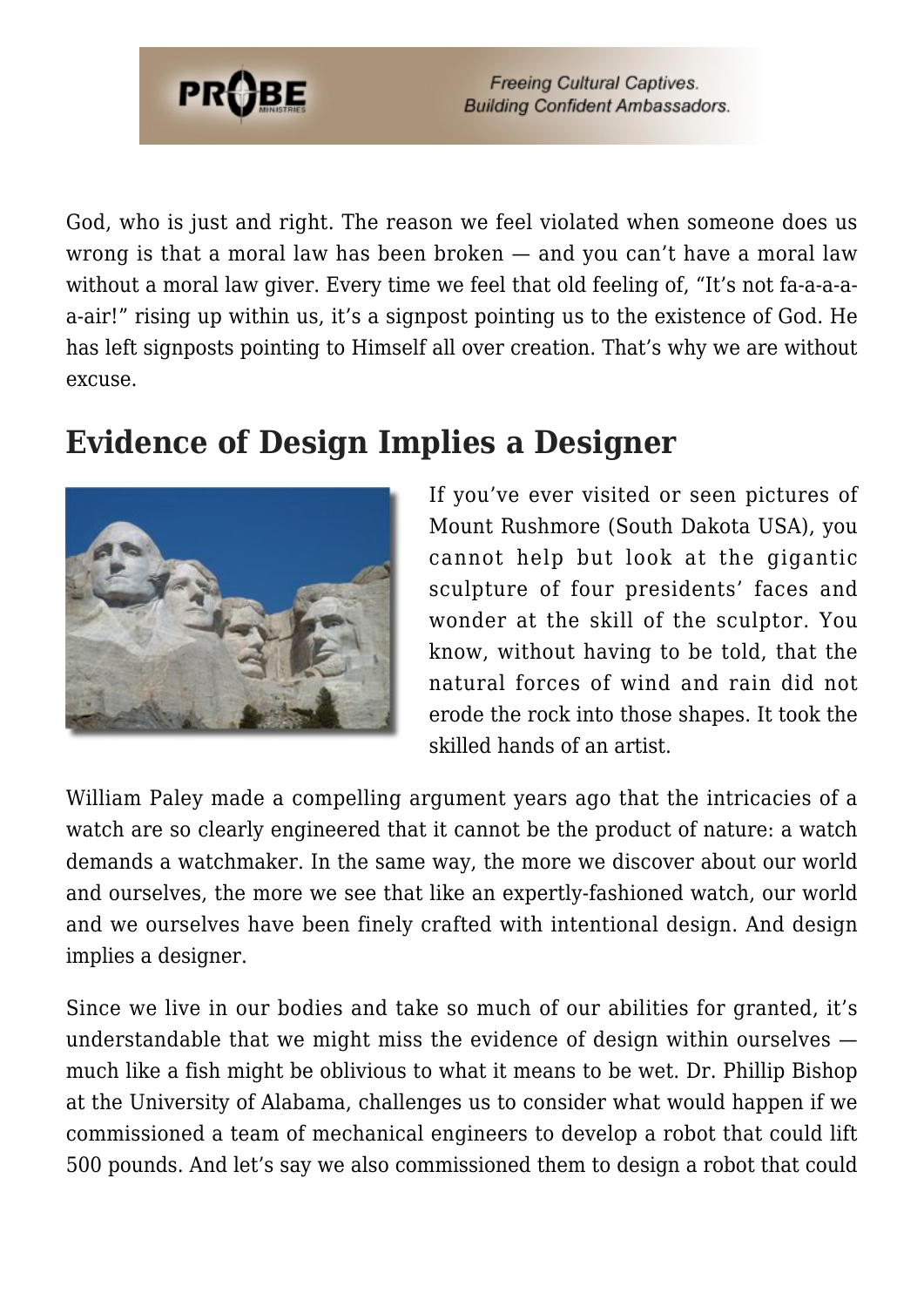

**Freeing Cultural Captives. Building Confident Ambassadors.** 

play Chopin. They could probably do that. But what if we asked them to come up with a robot that could do both, and limit the robot's weight to 250 pounds, and require that it be able to do a variety of similar tasks? They'd laugh in our faces, no matter how much time or money we gave them to do it. But you know, all we'd be asking them to do is to come up with a very crude replication of former football player Mike Reid.[{5}](#page-8-4)

Probably the greatest evidence of design in creation is DNA, the material of which our genes are made, as well as the genetic material for every living thing on the planet. One of the startling discoveries about DNA is that it is a highly complex informational code, so complex that scientists struggle hard to decipher even the tiniest portions of the various genes in every organism. DNA conveys intelligent information; in fact, molecular biologists use language terms — code, translation, transcription — to describe what it does and how it acts. Communication engineers and information scientists tell us that you can't have a code without a code-maker, so it would seem that DNA is probably the strongest indicator in our world that there is an intelligent Designer behind its existence.

Dr. Richard Dawkins, a professor of biology who writes books and articles praising evolution, said in his book *The Blind Watchmaker,* "Biology is the study of complicated things that give the appearance of having been designed for a purpose." ${6}$  Even those who desperately fear the implications of design keep running into it.

Those who deny the evidence of a designer are a lot like the foolish fisherman. If he fails to catch a fish, he says, "Aha! This proves there are no fish!" He doesn't want to consider the possibility that it might be he is an inept fisherman. Since science cannot measure the intangible or the supernatural, there are many people who say, "Aha! There is no Creator." $\{7\}$  Foolish fishermen deny the evidence that God exists and has left His fingerprints all over creation.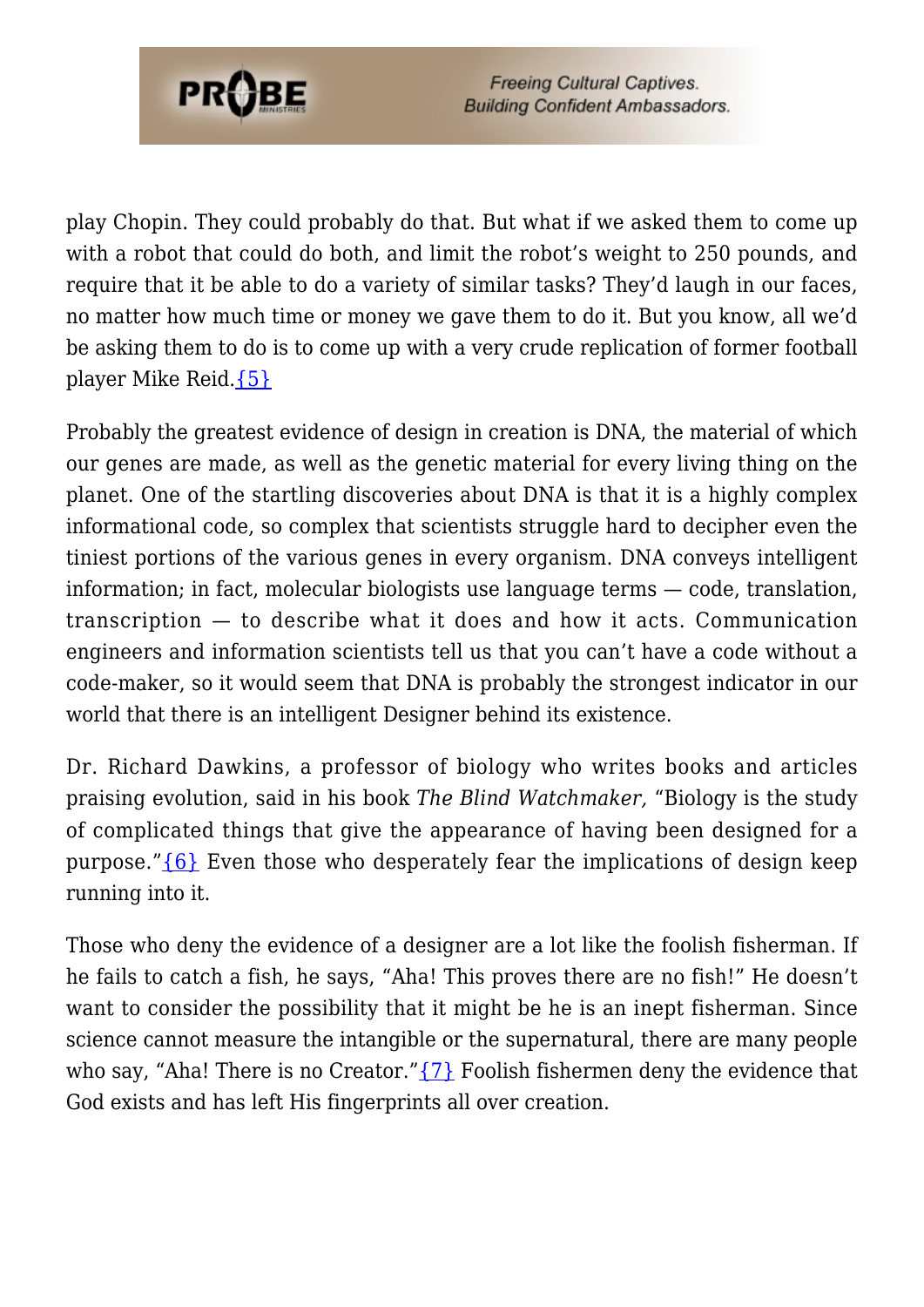

# **The Reliability of the Bible**

Every religion has its own holy book, but the Bible is different from all the others. It claims to be the very Word of God, not dropped out of the sky but Godbreathed, infused with God's power as He communicated His thoughts and intent through human writers.

The Bible was written over a period of 1500 years, by about forty different writers, on three different continents. They addressed a wide variety of subjects, and yet the individual books of the Bible show a remarkable consistency within themselves. There is a great deal of diversity within the Bible, at the same time displaying an amazing unity. It presents an internally consistent message with one great theme: God's love for man and the great lengths to which He went to demonstrate that love.

If you pick up any city newspaper, you won't find the kind of agreement and harmony in it that is the hallmark of the biblical books. A collection of documents that spans so much time and distance could not be marked by this unity unless it was superintended by one Author who was behind it all. The unity of the Bible is evidence of God's existence.

One other aspect of the Bible is probably the greatest evidence that God exists and that He has spoken to us in His holy book: fulfilled prophecy. The Bible contains hundreds of details of history which were written in advance before any of them came to pass. Only a sovereign God, who knows the future and can make it happen, can write prophecy that is accurately and always — eventually fulfilled.

For example, God spoke through the prophet Ezekiel against the bustling seaport and trade center of Tyre. In Ezekiel 26:3-6, He said He would bring nations against her: "They shall destroy the walls of Tyre and break down her towers; and I will scrape her soil from her, and make her a bare rock." Ezekiel 26-28 has many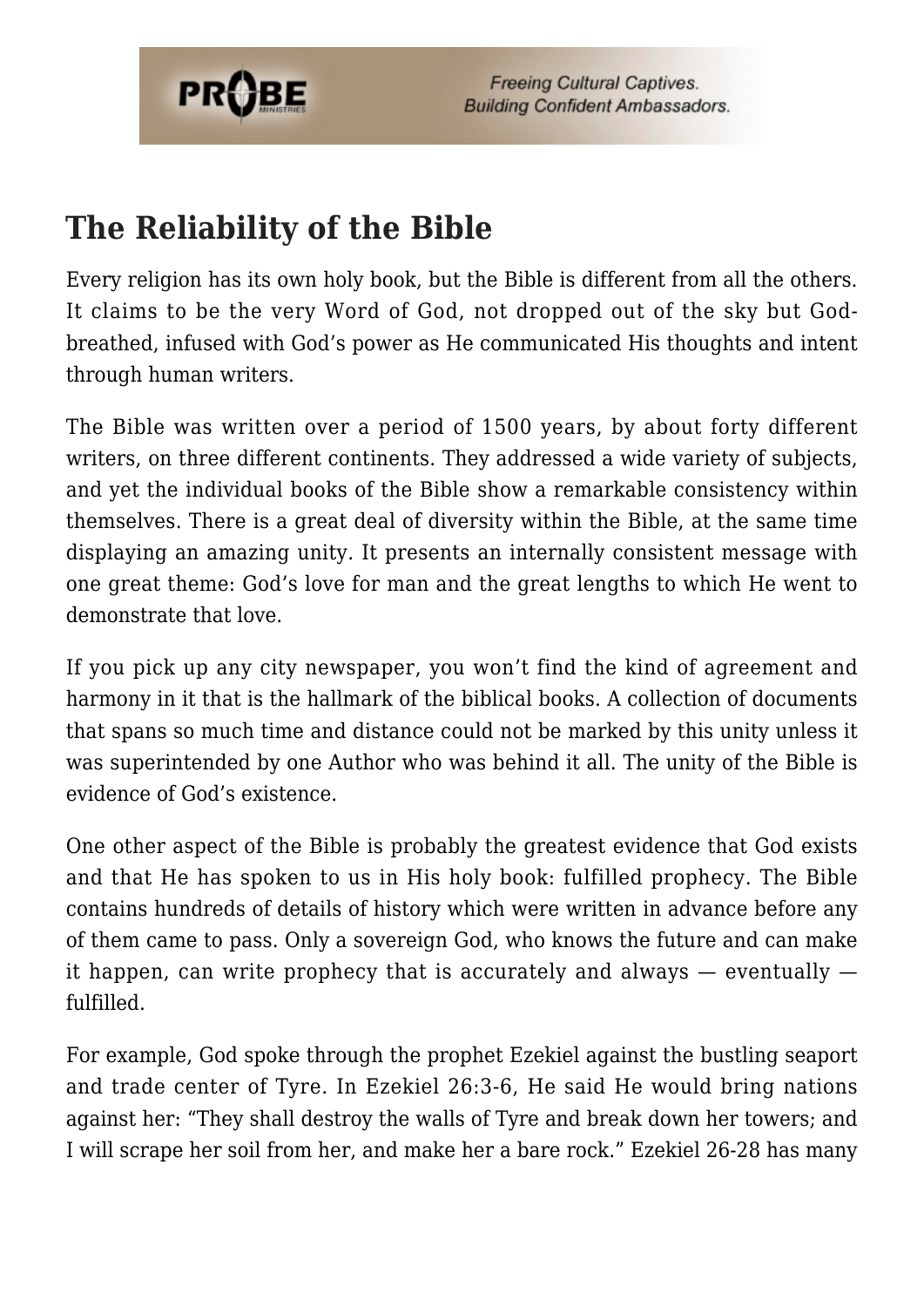

details of this prophecy against Tyre, which would be like Billy Graham announcing that God was going to wipe New York off the map.

Tyre consisted of two parts, a mainland city and an island a half- mile offshore. The first attack came from the Babylonian king Nebuchadnezzar, who laid siege to Tyre for thirteen years. Finally, his battering rams broke through the walls, and he tore down the city's towers. But the island part of the city wasn't yet destroyed, because this prophecy was fulfilled in stages. For 250 years it flourished, until Alexander the Great set his sights on Tyre. Even without a navy, he was able to conquer this island city in what some consider his greatest military exploit. He turned the ruined walls and towers of Old Tyre into rubble, which he used to build a causeway from the mainland to the island. When he ran out of material, he scraped the soil from the land to finish the land- bridge, leaving only barren rocks where the old city used to be. He fulfilled the prophecy, "They will break down your walls and destroy your pleasant houses; your stones and timber and soil they will cast into the midst of the waters"(Ez. 26:12).

Fulfilled prophecy is just one example of how God shows He is there and He is not silent. How else do we explain the existence of history written in advance?

# **Jesus: The Ultimate Evidence**

The most astounding thing God has ever done to show His existence to us is when He passed through the veil between heaven and earth and came to live among us as a man.

Jesus Christ was far more than just a great moral teacher. He said things that would be outrageous if they weren't true, but He backed them up with even more outrageous signs to prove they were. Jesus claimed not to speak for God as a prophet, but to be God in human flesh. He said, "If you've seen Me, you've seen the Father" (John 14:9), and, "The Father and I are one" (John 10:30). When asked if He was the Messiah, the promised Savior, He said yes.  $\{8\}$  He told his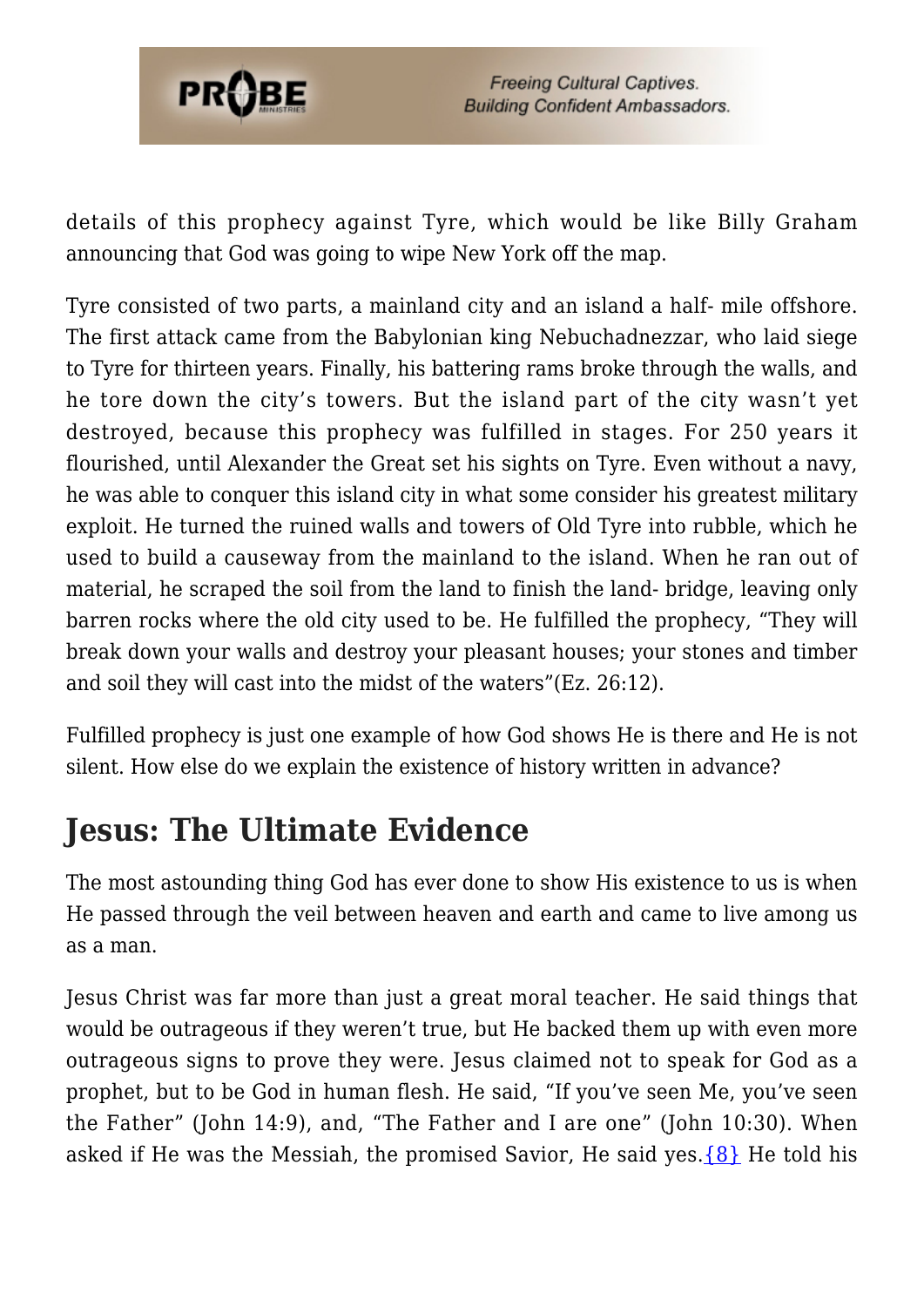

contemporaries, "Before Abraham was, I am"(John 8:58). The fact that His unbelieving listeners decided then to kill Him shows that they realized He was claiming to be Yahweh, God Almighty.

When Jesus told His followers that He was the Good Shepherd (John 10:11-18), they would immediately be reminded of a passage in the book of Ezekiel where Yahweh God pronounced Himself shepherd over Israel (Ez. 34:1-16). Jesus equated Himself with God.

But words are cheap, so Jesus backed up His words with miracles and signs to validate His truth-claims. He healed all sorts of diseases in people: the blind, the deaf, the crippled, lepers, epileptics, and even a woman with a twelve-year hemorrhage. He took authority over the demons that terrorized and possessed people. He even raised the dead.

Jesus showed His authority over nature, as well. He calmed a terrible storm with just a word. He created food out of thin air, with bread and fish left over! He turned water into wine. He walked on water.

He showed us what God the Father is like; Jesus was God with skin on. He was loving and sensitive, at the same time strong and determined. Children and troubled people were drawn to Him like a magnet, but the arrogant and selfsufficient were threatened by Him. He drenched people with grace and mercy while never compromising His holiness and righteousness.

And after living a perfect life, He showed His love to us by dying in our place on a Roman cross, promising to come back to life. Who else but God Himself could make a promise like thatand then fulfill it? The literal, bodily resurrection of Jesus Christ is the final, greatest proof that there is a God, that Jesus is God Himself, and that God has entered our world and showed us the way to heaven so we can be with Him forever. He said, "I am the way, the truth, and the life; no one comes to the Father except by Me" (John 14:6).